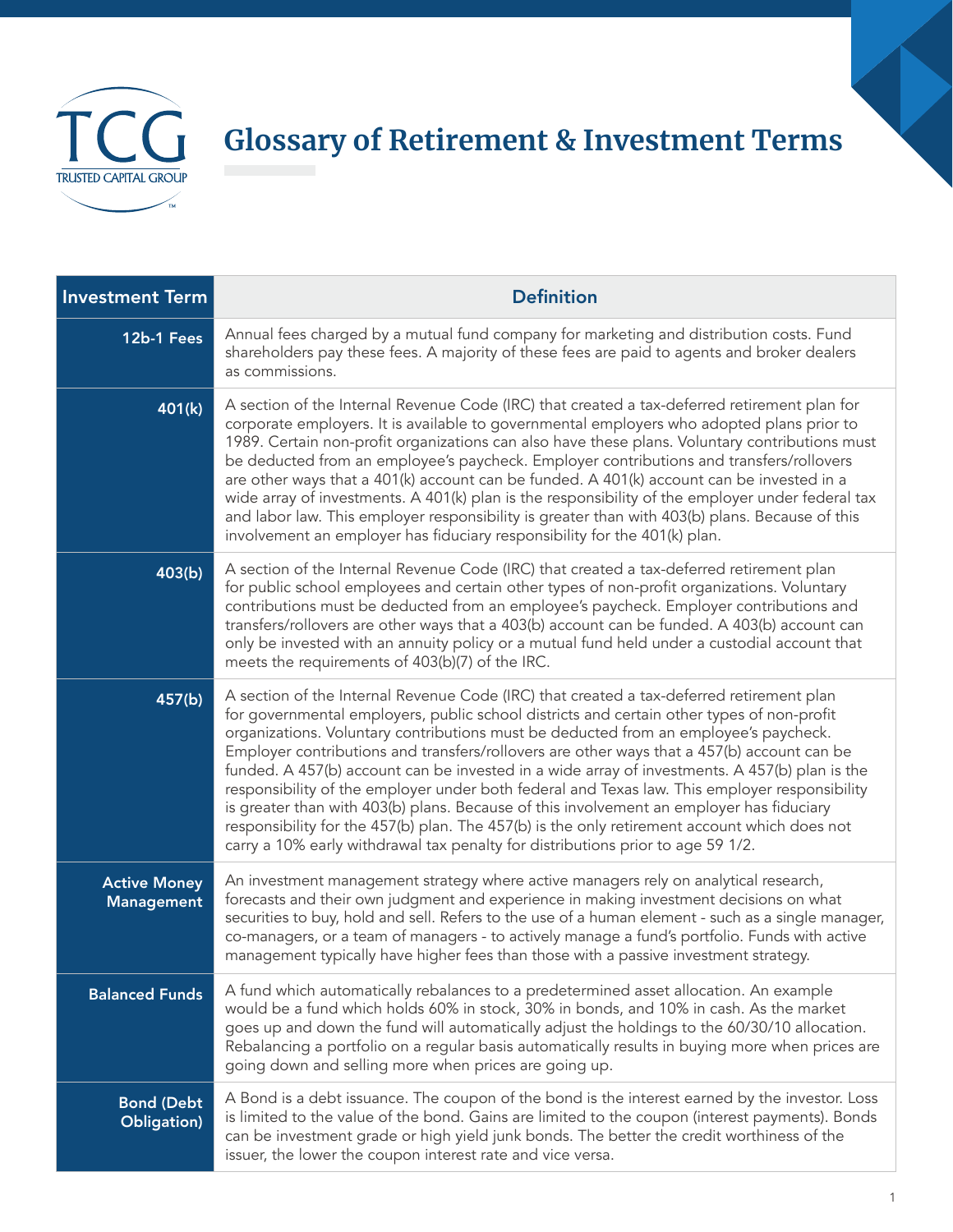| <b>Investment Term</b>                                      | <b>Definition</b>                                                                                                                                                                                                                                                                                                                                                                                                                                                                                                                                                                                                                                                                                                                                                                                                                                                                                                                                                                                                                                                                                                                                                                                                                  |
|-------------------------------------------------------------|------------------------------------------------------------------------------------------------------------------------------------------------------------------------------------------------------------------------------------------------------------------------------------------------------------------------------------------------------------------------------------------------------------------------------------------------------------------------------------------------------------------------------------------------------------------------------------------------------------------------------------------------------------------------------------------------------------------------------------------------------------------------------------------------------------------------------------------------------------------------------------------------------------------------------------------------------------------------------------------------------------------------------------------------------------------------------------------------------------------------------------------------------------------------------------------------------------------------------------|
| <b>Bond Funds</b>                                           | A fund made up of a portfolio of bonds. A Bond Fund has an investment objective like stock<br>Mutual Funds. It can be low risk or high risk, and short-term and long-term, depending on the<br>creditworthiness and time until maturity of the bonds held. Unlike individual bonds held to<br>maturity (that have adequate creditworthiness) there is a risk of loss of principal with Bond Funds.                                                                                                                                                                                                                                                                                                                                                                                                                                                                                                                                                                                                                                                                                                                                                                                                                                 |
| <b>Bond Ladder</b>                                          | A portfolio of individual bonds designed to hold each bond to maturity. The portfolio is<br>structured so that bonds with different maturities will mature over an extended period of time.<br>By building a ladder of varying maturities (including long and short term) the overall return<br>can be higher and an income stream is created. The income can be used for living expenses,<br>particularly with retirees, or used to reinvest in additional bonds.                                                                                                                                                                                                                                                                                                                                                                                                                                                                                                                                                                                                                                                                                                                                                                 |
| <b>Contingent</b><br><b>Deferred Sales</b><br>Charge (CDSC) | A charge imposed when redeeming a "B" share of a mutual fund. This charge is to compensate<br>the individual or company selling the fund shares. A CDSC can also be call a Contingent Deferred<br>Sales Load, or Back-end Load. The CDSC will usually be lowered gradually over time. Typically<br>the CDSC will be about 3 to 5 percent declining over 3 to7 years. The annual fees associated with<br>a B share typically are higher than an A shares. C shares typically also have a CDSC.                                                                                                                                                                                                                                                                                                                                                                                                                                                                                                                                                                                                                                                                                                                                      |
| <b>Creditable</b><br>Compensation                           | The amount of salary paid to a member by their employer during the school year that is used<br>in the calculation of the member's benefit (3 or 5 years highest average salary, depending on<br>TRS status).                                                                                                                                                                                                                                                                                                                                                                                                                                                                                                                                                                                                                                                                                                                                                                                                                                                                                                                                                                                                                       |
| <b>Defined Benefit</b><br>(DB) Plans                        | A retirement plan in which by plan rules defines the benefit that will be paid to the plan<br>participant. The plan sponsor is required to fund the plan based on an actuary's calculations in<br>the amount that will provide the promised benefit. Most people call these plans "Pensions".<br>TRS is a DB plan because it provides a defined benefit (Yrs of Service X Avg Salary X 2.3%).<br>Typically a DB plan will have vesting requirements and then provide an annuity payment for the<br>life of the recipient.                                                                                                                                                                                                                                                                                                                                                                                                                                                                                                                                                                                                                                                                                                          |
| <b>Defined</b><br><b>Contribution (DC)</b><br><b>Plans</b>  | A retirement plan which by plan rules defines the contribution. The benefit to the plan<br>participant is the account value accumulated from the plan contributions and earnings on<br>these. Employer sponsored retirement plans have been moving towards DC plans for many<br>years. Most 401(k) plans, 403(b) plans, and 457(b) plans are all examples of DC plans.                                                                                                                                                                                                                                                                                                                                                                                                                                                                                                                                                                                                                                                                                                                                                                                                                                                             |
| <b>Emerging Market</b><br><b>Funds</b>                      | A fund which focuses on companies in developing countries. Because of the inherent instability<br>of developing markets these investments carry very high risk.                                                                                                                                                                                                                                                                                                                                                                                                                                                                                                                                                                                                                                                                                                                                                                                                                                                                                                                                                                                                                                                                    |
| <b>Equity Indexed</b><br><b>Annuities (EIA)</b>             | An investment vehicle offered by an insurance company which is categorized as a type of Fixed<br>Annuity. An insurance company invests a majority of the annuity funds in the same investment<br>as a Fixed Annuity. The remaining balance is used to purchase call options on a particular<br>equity index (e.g., the S & P 500). If the stock market goes down it does not affect the value<br>of the policy because the actual index is not owned by the policyholder. If the market goes up<br>the call options become more valuable and a higher interest rate (partially based on the index<br>performance) can be paid to the policyholders. An EIA does not participate in dividends from<br>the companies in the equity index. Dividends have made up a significant portion of the returns<br>associated with some indicies, such as the S&P 500. EIAs are very complicated investments<br>which provide for no investment losses and the potential for partial index investment<br>gains. Most policies have Surrender Charges to withdraw funds (see the Surrender Charges<br>definition). The sale of EIAs as promising stock market returns with no risk has been criticized<br>by regulatory agencies as misleading. |
| <b>Expense Ratio</b>                                        | The expense charged by a Mutual Fund for operating costs associated with running the fund.<br>This includes administrative expenses, marketing and distribution costs, and fund manager<br>compensation. These expenses can range from under .15% annually to over 3.00% annually<br>depending on the type of share class, investment objective, and fund family.                                                                                                                                                                                                                                                                                                                                                                                                                                                                                                                                                                                                                                                                                                                                                                                                                                                                  |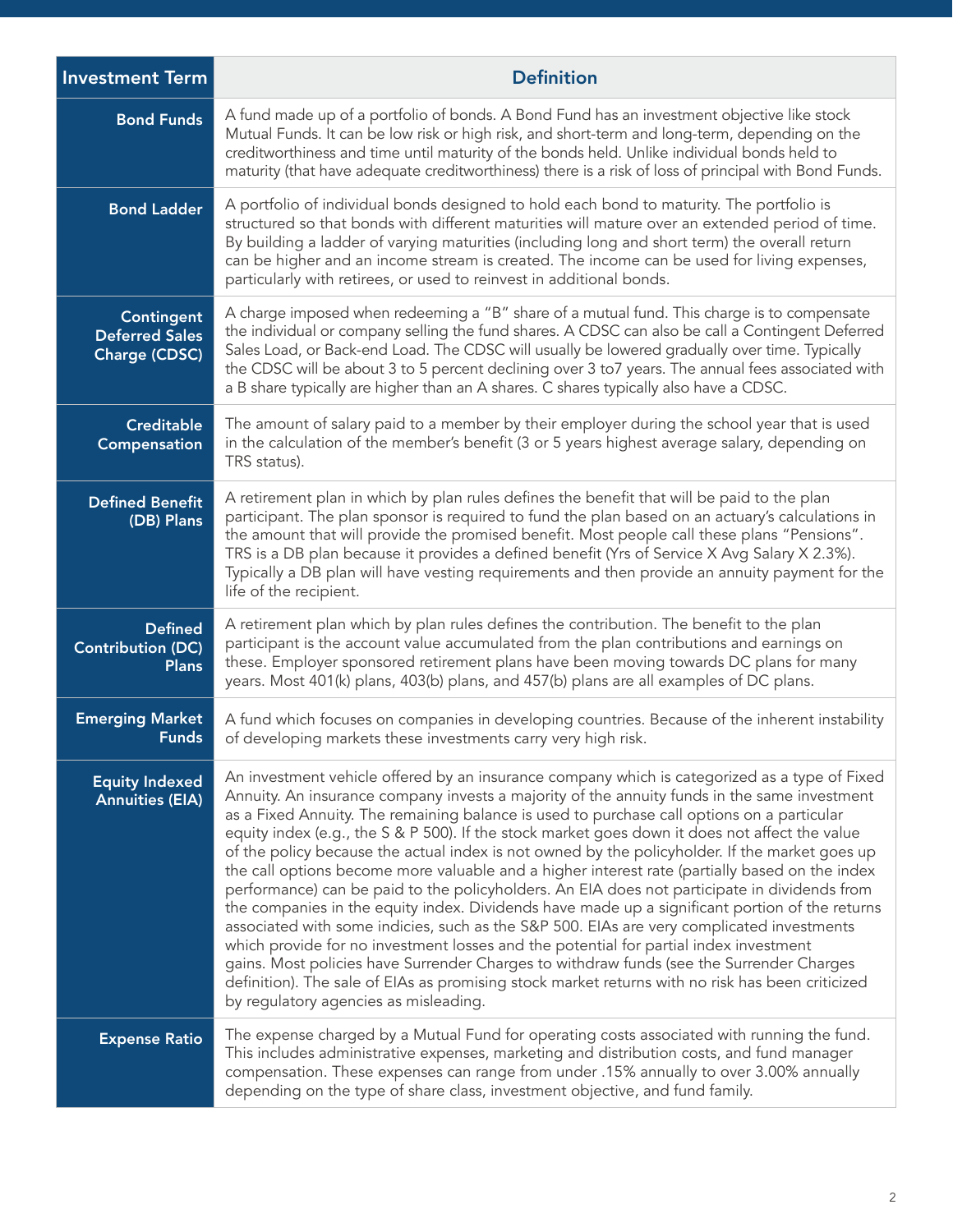| <b>Investment Term</b>                                         | <b>Definition</b>                                                                                                                                                                                                                                                                                                                                                                                                                                                                                                                                                                                                                                                                                                                                                                                                                                                     |
|----------------------------------------------------------------|-----------------------------------------------------------------------------------------------------------------------------------------------------------------------------------------------------------------------------------------------------------------------------------------------------------------------------------------------------------------------------------------------------------------------------------------------------------------------------------------------------------------------------------------------------------------------------------------------------------------------------------------------------------------------------------------------------------------------------------------------------------------------------------------------------------------------------------------------------------------------|
| <b>Fiduciary</b><br><b>Responsibility</b>                      | The legal obligation that requires anyone who provides services to others to make decisions<br>that are in the sole interest of the person they serve. Plan Sponsors as well as Registered<br>Investment Advisors have Fiduciary Responsibility. This term is most commonly used with<br>regard to investments.                                                                                                                                                                                                                                                                                                                                                                                                                                                                                                                                                       |
| <b>Fixed Annuity</b>                                           | An investment vehicle offered by an insurance company in which the company (a) guarantees<br>the return of principal in the policy plus a guaranteed interest rate and (b) pays a "declared"<br>interest rate based on current company returns. An insurance company generally bases its<br>interest rate on the earnings of the general assets of the company. This usually includes<br>high quality mortgages and intermediate term bonds. Fixed annuities typically do not have<br>administrative fees. The insurance company makes money on the difference between what<br>the investments earn and what is paid out to policyholders. It is difficult to determine what<br>this difference is because it is not disclosed and is set by the insurance company. Most policies<br>have Surrender Charges to withdraw funds (see the Surrender Charges definition). |
| <b>Front-End Sales</b><br>Load                                 | A charge imposed on each share purchase (contribution) when buying an "A" share of a<br>mutual fund. This charge is to compensate the individual or company selling the fund shares.<br>A Front-end Sales Load is limited by to 8.5% and is typically 3 to 5 percent.                                                                                                                                                                                                                                                                                                                                                                                                                                                                                                                                                                                                 |
| <b>Government</b><br><b>Pension Offset</b><br>(GPO)            | The Government Pension Offset affects the amount of Spousal or Widower's benefit you will<br>receive from Social Security if you will be receiving a pension benefit from most federal, state<br>or local governments, including TRS. Your Social Security benefit will be reduced by two-thirds<br>of your TRS or other governmental pension. You will receive the difference in addition to your<br>full pension benefit. This offset only effects those who will qualify for Social Security benefits<br>through their spouse.                                                                                                                                                                                                                                                                                                                                     |
| <b>Growth Funds</b>                                            | A fund which focuses on companies which are believed to have growth potential. Usually a<br>growth company will spend more of the company profits on internal company investment to<br>grow the company.                                                                                                                                                                                                                                                                                                                                                                                                                                                                                                                                                                                                                                                              |
| <b>Guaranteed</b><br><b>Period Annuity</b>                     | A reduced annuity payment made payable for a guaranteed minimum period of time. The<br>Standard Annuity benefit is reduced based on the member's age and period chosen. The annuity<br>payment is paid to the retiree throughout their lifetime; however, if the retiree dies before the<br>guaranteed number of payments have been made a beneficiary will receive the remaining<br>payments. TRS allows members to choose between a 5 and 10 year guaranteed period.                                                                                                                                                                                                                                                                                                                                                                                                |
| <b>Index Funds</b>                                             | A fund that attempts to mimic a particular index. The most common example is the S & P 500.<br>There are hundreds of indices available. These funds are not Actively Managed.                                                                                                                                                                                                                                                                                                                                                                                                                                                                                                                                                                                                                                                                                         |
| <b>Individual</b><br><b>Retirement</b><br><b>Account (IRA)</b> | A retirement account available to most taxpayers. Unlike employer sponsored retirement<br>account an IRA has almost limitless investment vehicles. No loans are permitted and annual<br>contribution limits are much lower than payroll deducted plans. Other retirement account with<br>the same tax qualification status can be "rolled" into an IRA.                                                                                                                                                                                                                                                                                                                                                                                                                                                                                                               |
| <b>International</b><br><b>Funds</b>                           | A fund which focuses on companies which are based outside of the United States. There can<br>be increased risks associated with non-US companies. However, in a global economy there can<br>also be significant risk in not be adequately diversified.                                                                                                                                                                                                                                                                                                                                                                                                                                                                                                                                                                                                                |
| <b>Joint and Survivor</b><br><b>Annuity</b>                    | A reduced annuity payment that provides a life annuity to the participant and a survivor<br>annuity for the spouse after the participant's death. The Standard Annuity benefit is reduced<br>by TRS based on the age of the beneficiary and the percentage of benefit chosen for the<br>beneficiary. TRS allows members to choose among a 100%, 75% and 50% survivor options. If<br>the beneficiary was to pre-decease the member then the reduced benefit is increased back to<br>the Standard Annuity amount.                                                                                                                                                                                                                                                                                                                                                       |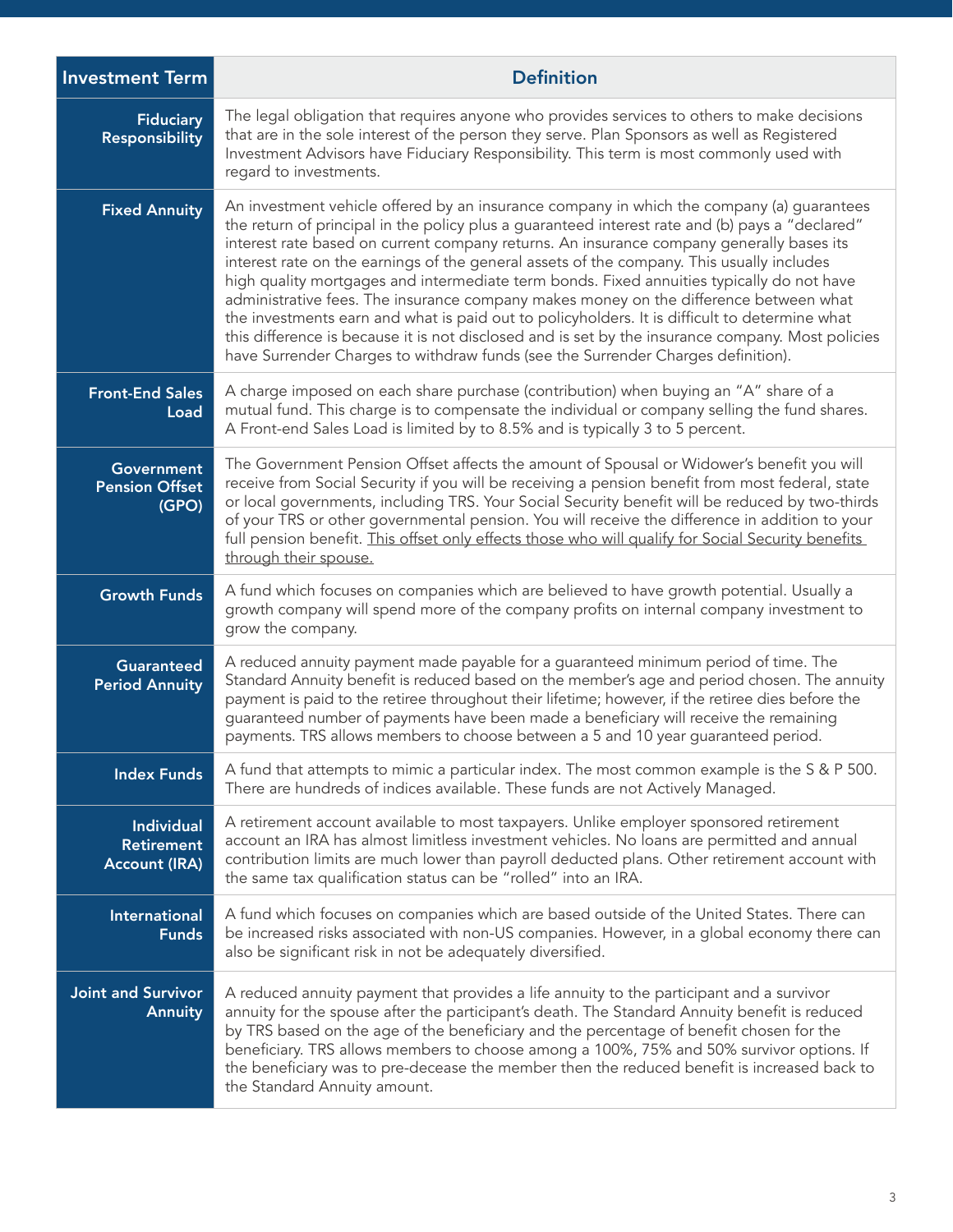| <b>Investment Term</b>                                     | <b>Definition</b>                                                                                                                                                                                                                                                                                                                                                                                                                                                                                                                                                                                                                                                                                                                                                                                                                                                                                                                                                                                                                                                                                                                                                                                                                                                                                                                 |
|------------------------------------------------------------|-----------------------------------------------------------------------------------------------------------------------------------------------------------------------------------------------------------------------------------------------------------------------------------------------------------------------------------------------------------------------------------------------------------------------------------------------------------------------------------------------------------------------------------------------------------------------------------------------------------------------------------------------------------------------------------------------------------------------------------------------------------------------------------------------------------------------------------------------------------------------------------------------------------------------------------------------------------------------------------------------------------------------------------------------------------------------------------------------------------------------------------------------------------------------------------------------------------------------------------------------------------------------------------------------------------------------------------|
| Large<br>Capitalization<br>(Large Cap)                     | Companies which have a Market Capitalization of \$10 billion or more (approximations,<br>definitions vary by source). Please see the definition of Market Capitalization.                                                                                                                                                                                                                                                                                                                                                                                                                                                                                                                                                                                                                                                                                                                                                                                                                                                                                                                                                                                                                                                                                                                                                         |
| Life Cycle Funds<br>(Target Funds)                         | A fund which automatically will change the investments and allocations to lower risk as time<br>progresses. An example would be a fund designed to provide funds in 2030: In 2010 the<br>allocation is 80% stocks, and 20% bonds. In 2020 the allocation is 60% stocks, 35% bonds, and<br>15% cash. In 2030 the allocation is 10% stocks, 50% bonds, and 40% cash.                                                                                                                                                                                                                                                                                                                                                                                                                                                                                                                                                                                                                                                                                                                                                                                                                                                                                                                                                                |
| <b>Market</b><br><b>Capitalization</b>                     | The measure of a company's total value. It is estimated by determining the cost of buying an entire<br>business in its current state. It is the total dollar value of all outstanding shares. It is calculated by<br>multiplying the number of shares outstanding by the current market price of one share.                                                                                                                                                                                                                                                                                                                                                                                                                                                                                                                                                                                                                                                                                                                                                                                                                                                                                                                                                                                                                       |
| <b>Micro</b><br><b>Capitalization</b><br>(Micro Cap)       | Companies which have a Market Capitalization below \$300 million (approximations, definitions<br>vary by source). Please see the definition of Market Capitalization.                                                                                                                                                                                                                                                                                                                                                                                                                                                                                                                                                                                                                                                                                                                                                                                                                                                                                                                                                                                                                                                                                                                                                             |
| <b>Middle</b><br><b>Capitalization</b><br>(Mid Cap)        | Companies which have a Market Capitalization between \$2 billion and \$10 billion<br>(approximations, definitions vary by source). Please see the definition of Market Capitalization.                                                                                                                                                                                                                                                                                                                                                                                                                                                                                                                                                                                                                                                                                                                                                                                                                                                                                                                                                                                                                                                                                                                                            |
| <b>Money Market</b><br><b>Funds</b>                        | A fund which has only short term investments which can be considered as cash or cash<br>equivalents. Very low risk. Unlike most types of Mutual Funds in which the share value changes<br>with the underlying value of the investments held by the fund, each share in a Money Market<br>Fund is priced at a value of \$1.00 and earnings are credited to this.                                                                                                                                                                                                                                                                                                                                                                                                                                                                                                                                                                                                                                                                                                                                                                                                                                                                                                                                                                   |
| <b>Mortality &amp;</b><br><b>Expense Charge</b><br>(M & E) | A annual fee charged by an insurance company in a Variable Annuity contract. This fee covers<br>the cost of providing a guaranteed return of principal in the event of the policy owner's death.                                                                                                                                                                                                                                                                                                                                                                                                                                                                                                                                                                                                                                                                                                                                                                                                                                                                                                                                                                                                                                                                                                                                  |
| <b>Mutual Fund</b>                                         | An investment vehicle offered by a registered investment company. A mutual fund is a pool<br>of money which is invested for fund holders by the Mutual Fund company. Each fund has<br>a stated objective for investment (growth, international, small capitalization, technology,<br>etc). A Mutual fund will also typically invests in many different securities to lower the risk<br>associated with investing through diversification. Some Mutual Funds will attempt to match<br>the performance of an index, while others try to "beat the market" through analysis and better<br>investment selection. There are over 30,000 different mutual funds. Each fund has expenses<br>for operations, marketing, and transactions. Mutual funds are sold in many different share<br>classes. For example, A shares charge a Front-end Sales Load and B shares charge a higher<br>Expense Ratio and have a CDSC. Mutual funds can also be offered as load-waived or no-load.<br>Institutional shares usually have lower expenses, but do not provide any compensation to the<br>individual or company selling the fund. Institutional shares also typically have high minimum<br>investment requirements. Thus, these shares are typically purchased by individuals through<br>large purchasing arrangements, such as 401(k) plans. |
| Non-creditable<br>Compensation                             | Compensation received by the member that is not counted towards salary for the purpose<br>of the benefit calculation. A few examples of non-creditable compensation would include<br>expense payments, payments for unused vacation or sick leave, allowances, and payments<br>for work as an independent contractor or consultant (does not count towards 3 or 5 highest<br>average salary).                                                                                                                                                                                                                                                                                                                                                                                                                                                                                                                                                                                                                                                                                                                                                                                                                                                                                                                                     |
| <b>Partial Lump Sum</b><br><b>Option (PLSO)</b>            | A large one time distribution of retirement benefits resulting in a permanently lower annuity<br>payment. The reduction is based upon age and amount of distribution selected. TRS allows for<br>12, 24, or 36 months of the Standard Annuity to be withdrawn under the PLSO. Contact your<br>tax advisor for possible tax consequences.                                                                                                                                                                                                                                                                                                                                                                                                                                                                                                                                                                                                                                                                                                                                                                                                                                                                                                                                                                                          |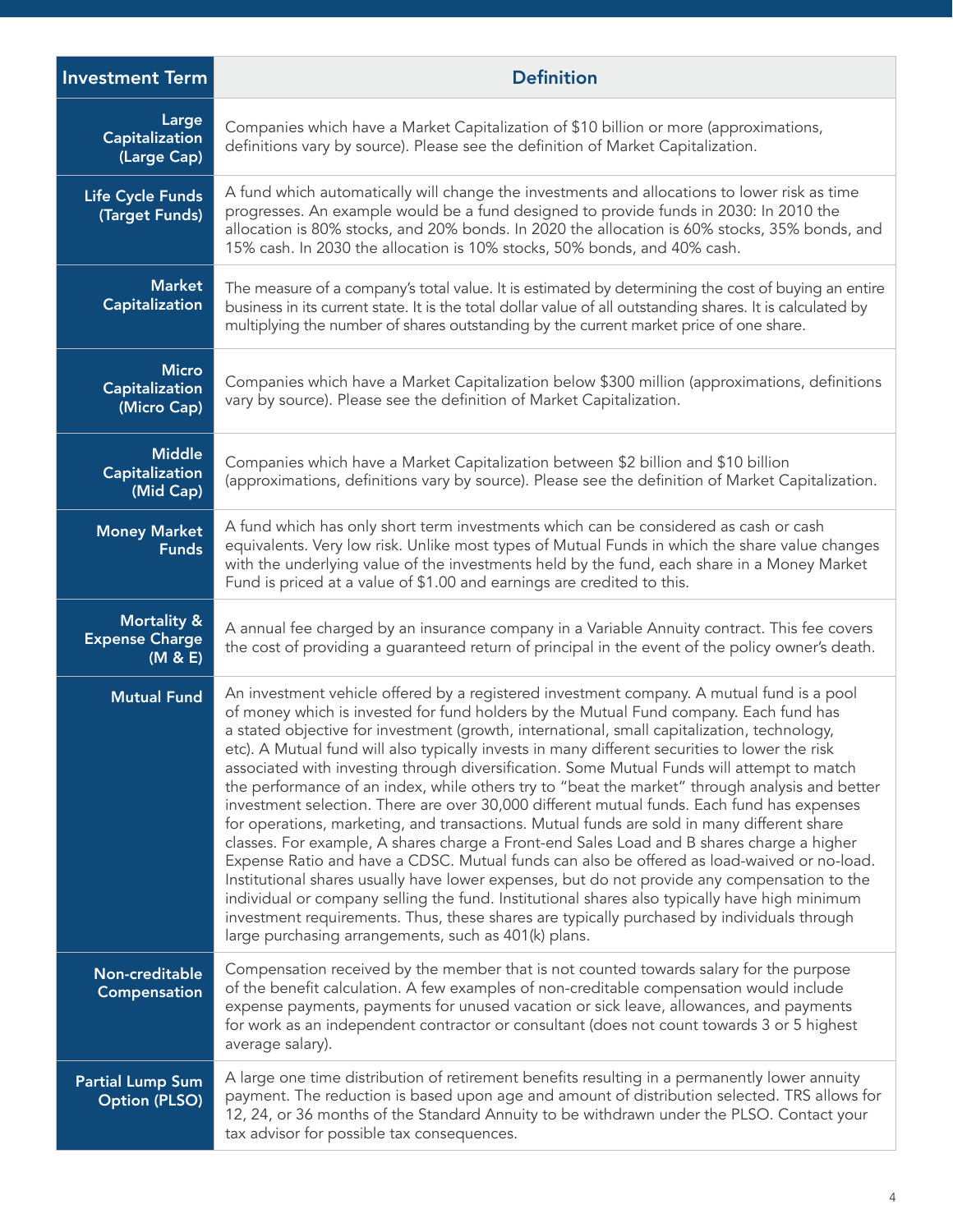| <b>Investment Term</b>                                                | <b>Definition</b>                                                                                                                                                                                                                                                                                                                                                                                                                                                                                                                                             |
|-----------------------------------------------------------------------|---------------------------------------------------------------------------------------------------------------------------------------------------------------------------------------------------------------------------------------------------------------------------------------------------------------------------------------------------------------------------------------------------------------------------------------------------------------------------------------------------------------------------------------------------------------|
| <b>Passive Money</b><br><b>Management</b>                             | An investing strategy that mirrors market indexes and does not attempt to beat the market.<br>Followers of Passive Money Management believe in efficient markets. In Efficient Market<br>Theory once information becomes public the new information is incorporated into the<br>pricing of securities immediately. Instead of focusing on "beating the market", a passive<br>strategy attempts to control fees and costs of investing. This is the opposite of Active Money<br>Management.                                                                    |
| <b>Retirement Gap</b>                                                 | The difference in retirement income from TRS, Social Security, or other pensions and the actual<br>cost of living. This difference can grow over time as inflation raises the cost of living.                                                                                                                                                                                                                                                                                                                                                                 |
| <b>Roth Retirement</b><br><b>Accounts</b><br>(401(k), 403(b),<br>IRA) | A Roth retirement account has different tax treatment from traditional pre-tax accounts.<br>Retirement accounts historically have tax sheltered contributions and are tax deferred until<br>withdrawal. A Roth account contribution is not tax sheltered, but the earnings are never taxed<br>if the account is operated in accordance with federal tax rules.                                                                                                                                                                                                |
| Rule of 80                                                            | Refers to a vesting requirement by TRS to qualify for certain retirement benefits. '80' equals<br>the total of the number of service credits (years of service) under TRS plus current age. This can<br>be any combination (e.g. 25 years of service at 55 years old or 30 years of service at 50 years<br>old). Other benefits may have different vesting requirements (Rule of 70 or Rule of 90), but the<br>concept is the same.                                                                                                                           |
| <b>Sector Funds</b>                                                   | A fund which focuses on companies in a particular sector of the economy. Examples include<br>healthcare, technology, or energy.                                                                                                                                                                                                                                                                                                                                                                                                                               |
| <b>Small</b><br>Capitalization<br>(Small Cap)                         | Companies which have a Market Capitalization between \$2 billion and \$300 million<br>(approximations, definitions vary by source). Please see the definition of Market Capitalization.                                                                                                                                                                                                                                                                                                                                                                       |
| <b>Stable Value</b><br><b>Funds</b>                                   | Also called Stable Return Funds. Similar to Money Market fund, but with slightly longer<br>maturities and a more diversified portfolio of fixed holdings, to provide a somewhat higher<br>return over a long period of time.                                                                                                                                                                                                                                                                                                                                  |
| <b>Standard Annuity</b>                                               | Maximum payment for Texas Teachers Retirement System (TRS) retirement benefits to the<br>member. The retiree receives the maximum amount each month and benefits cease at the<br>member's death.                                                                                                                                                                                                                                                                                                                                                              |
| <b>Stock (Ownership</b><br>Share)                                     | A share of stock represents a small piece of ownership in a corporation. Loss is limited to the<br>value of the stock. Stocks may pay dividends.                                                                                                                                                                                                                                                                                                                                                                                                              |
| <b>Sub Transfer</b><br><b>Agent Fees</b><br>(Sub TA)                  | Fees by mutual funds to companies which service accounts, particularly retirement accounts.<br>Usually paid to a third party administrator (TPA), insurance company, bank, trust company or<br>other financial institution. The theory is that the institution receiving the fees does work that<br>the mutual fund would otherwise have to perform. The criticism of these fees is that (a) they<br>have in some cases simply served as an incentive for the institution to offer certain mutual<br>funds and (b) they have not been disclosed to consumers. |
| <b>Surrender Charge</b>                                               | A charge imposed by an insurance company to withdraw funds from an insurance policy<br>or annuity contract. A surrender charge typically will be lowered gradually over time. The<br>surrender charge protects an insurance company from a policy holder removing funds after a<br>commission has been paid to an agent. Surrender Charges typically range from 5 to 10 percent<br>declining over 5 to 10 years in a Variable Annuity. Surrender Charges typically range from 10 to<br>15 percent declining over 5 to 15 years in a Fixed Annuity.            |